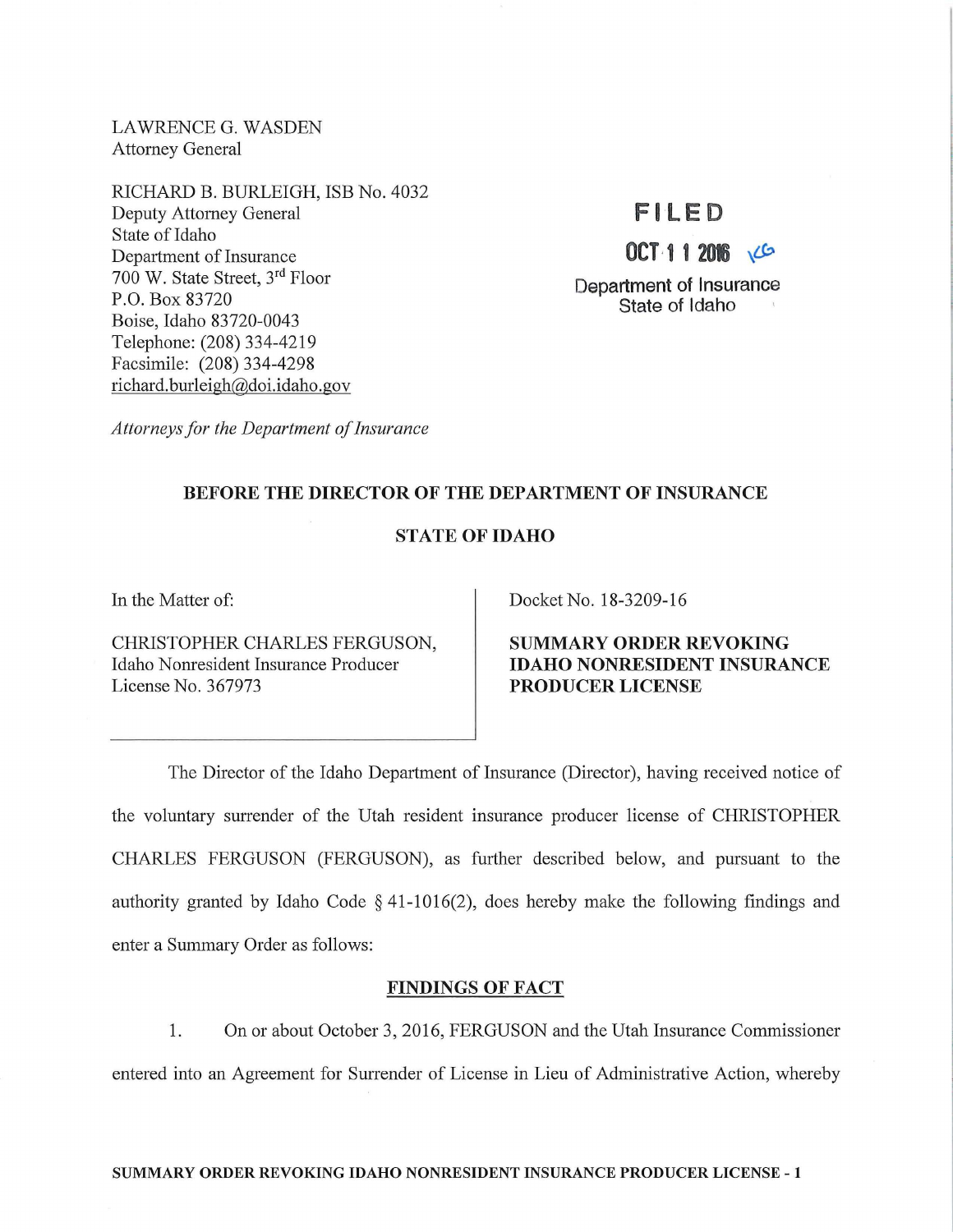FERGUSON sunendered his Utah resident insurance producer license effective on that date.

2. The Department has not received notification from FERGUSON of relicensing as a resident in any other state.

3. FERGUSON has been continuously licensed as an Idaho nonresident insurance producer, holding license number 367973 from the date of the initial issuance of such license on January **11,** 2011, to the present date.

## **CONCLUSIONS OF LAW**

4. Idaho Code § 41-1016(2)(b)(i) provides that the Director shall, without hearing, suspend for not more than twelve (12) months, or shall revoke or refuse to continue any nonresident insurance producer license issued under title 41, chapter 10, Idaho Code, where the nonresident no longer has a license in the licensee's home state because the home state license was "[v]oluntarily surrendered for any reason except relicensing as a resident in another state."

5. Based on the foregoing, the Director finds that the circumstances set forth above justify the revocation of FERGUSON's Idaho nonresident insurance producer license, pursuant to Idaho Code § 41-1016(2)(b)(i).

### **ORDER**

NOW, THEREFORE, IT IS HEREBY ORDERED that Idaho Nonresident Insurance Producer License No. 367973 issued to FERGUSON is hereby REVOKED, effective immediately.

IT IS FURTHER ORDERED, pursuant to Idaho Code § 41-1027(1), that FERGUSON shall immediately return Idaho Nonresident Insurance Producer License No. 367973 to the Idaho Department of Insurance at the following address: 700 West State Street, P.O. Box 83720, Boise, Idaho, 83720-0043.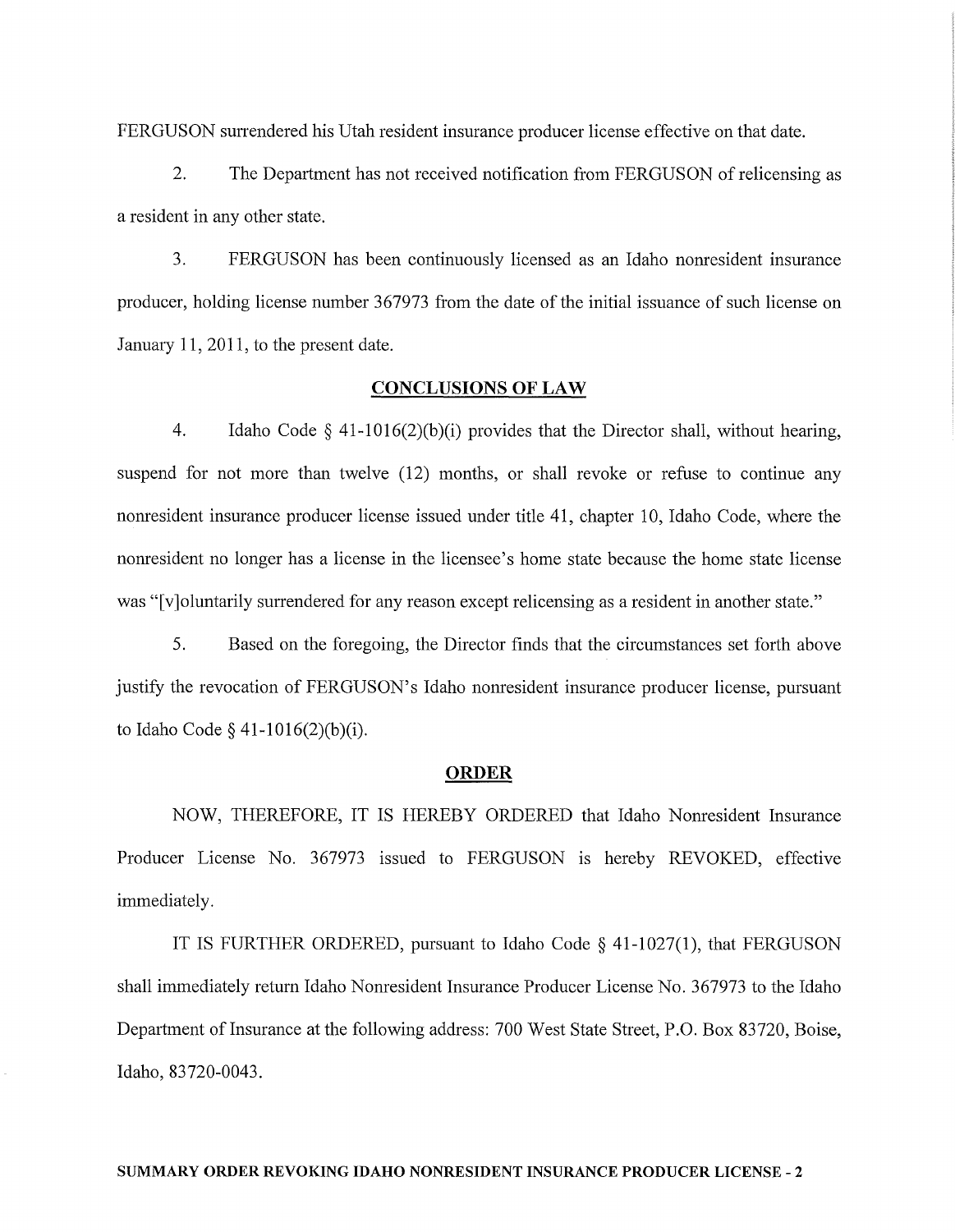DATED this 2<sup>th</sup> day of October, 2016.

STATE OF IDAHO DEPARTMENT OF INSURANCE

STATE OF IDAHO<br>DEPARTMENT OF INSURANC<br>DEAN L. CAMERON

Director

### NOTIFICATION REGARDING REPORTABLE PROCEEDINGS

This is considered a reportable administrative proceeding. As such, it is a public record and is public information that may be disclosed to other states and reported to companies by which you are actively appointed. This information will be reported to the National Association of Insurance Commissioners (NAIC) and will appear in the Idaho Department of Insurance's online searchable database. Be aware that this proceeding must be disclosed on any license application and must be reported to any and all states in which you hold an insurance license.

## NOTIFICATION OF RIGHTS

This is a final order of the Director. Any party may file a motion for reconsideration of this final order within fomteen (14) days of the service date of this order. The agency will dispose of the petition for reconsideration within twenty-one (21) days of its receipt, or the petition will be considered denied by operation of law. *See* Idaho Code § 67-5246(4).

Pursuant to Idaho Code  $\S$ § 67-5270 and 67-5272, any party aggrieved by this final order may appeal this order by filing a petition in the district court of the county in which:

- i. A hearing was held,
- ii. The final agency action was taken,